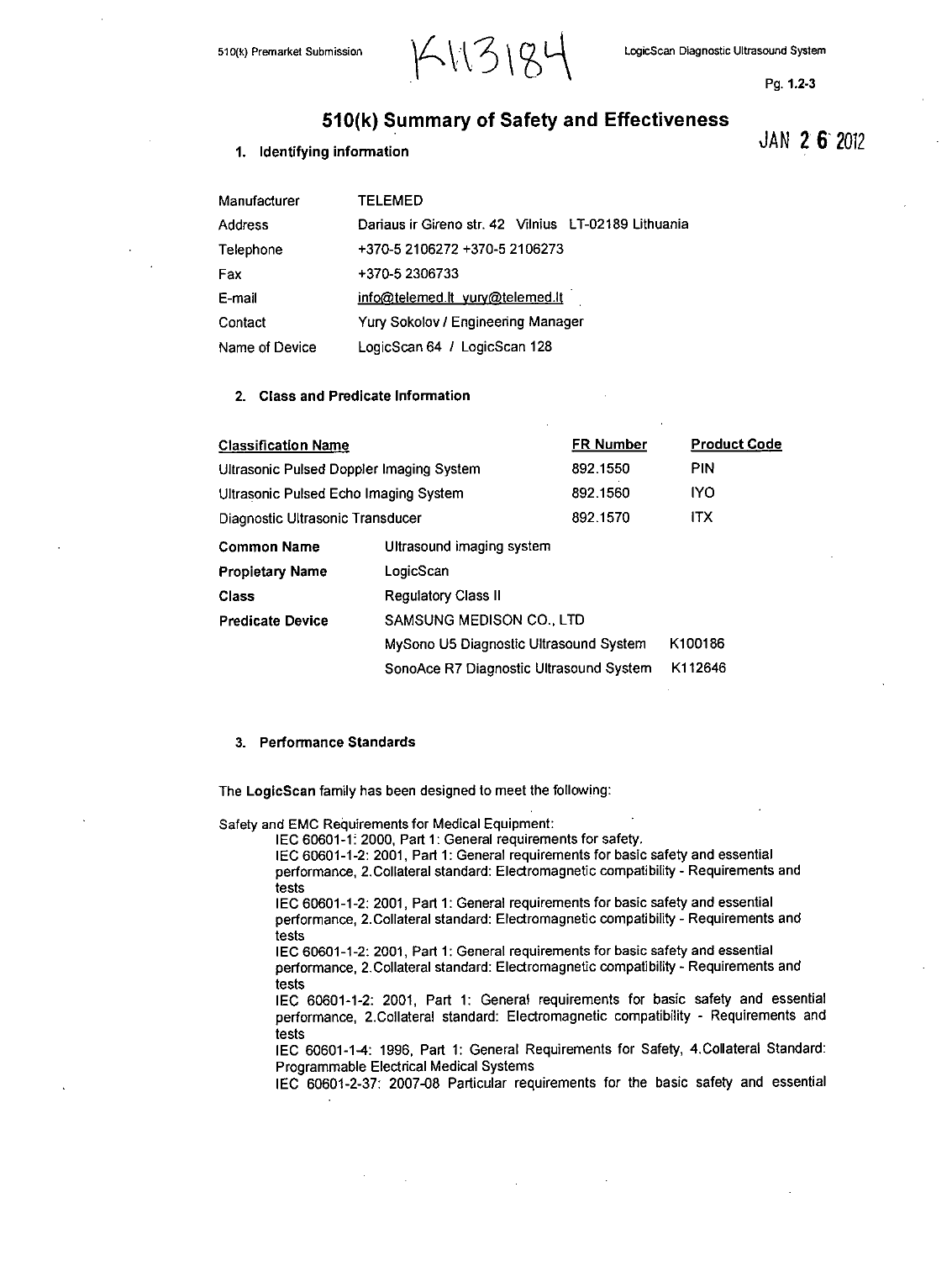performance of ultrasonic medical diagnostic and monitoring equipment

**NEMA UD** 2-2004: **2003,** Acoustic Output Measurement Standard for Diagnostic Ultrasound Equipment

**NEMA UD** 3-2004: 2004, Standard for Real Time Display of Thermal and Mechanical Acoustic Output Indices on Diagnostic Ultrasound Equipment

**AlUM MUS:** 2002, Medical Ultrasound Safety

**ISO-i 0993-1,** Biological Evaluation of Medical Devices Part **1:** Evaluation and Testing, **2003**

**ISO-10993-5,** Biological Evaluation of Medical Devices Part **5:** Tests for in vitro cytotoxicty **,1999**

**ISO-i0993-10,** Biological Evaluation of Medical Devices Part **10:** Tests for irritation and delayed-type hypersensitivity, 2902

**ISO-10993-11,** Biological Evaluation of Medical Devices Part **11:** Tests for systemic toxicity, **2006**

**IEC** 62304: **2006** Medical device software **-** Software life cycle processes

**ISO 14971:2007** Medical devices **-** Application of risk management to medical devices

Essential Requirements of Council directive **93/42/EEC** (Medical Device Directive)

The system's acoustic output is in accordance with ALARA principle (as low as reasonably achievable)

#### 4. Indication for Use

LogicScan **128 /** LogicScan 64 ultrasound imaging systems are intended to be used for applications in cardiac (adult), fetal, abdominal, pediatric, small organ, transrectal, neonatal cephalic, peripheral vessel and musculo-skeletal (conventional and superficial). It is possible to provide diagnostic information outside of an imaging lab, including at the bedside systems, for navigated medical application, in operating rooms/critical care units.

## **5.** Device Description

LogicScan **128 1** LogicScan 64 color diagnostic systems are intended for the multipurpose ultrasound examinations, based on electronic linear and convex scanning.

LogicScan 128 **1** LogicScan 64 is a combination of proprietary hardware and software that has been designed for real-time imaging and is intended to be a basic diagnostic tool. The system is based on a modular and flexible architecture allowing for both mobile and stationary (installed) configurations. The system is designed for imaging with transducer ranges of 2 to 12 MHz.

The devices referenced in this submission represent a transportable, software-controlled, diagnostic ultrasound system with accessories.

**USB** 2.0 connection between the beamformer and **PC** is a novel feature for ultrasound systems.

The LogicScan **128 1** LogicScan 64 only contains the hardware and firmware, everything else (e.g. ultrasound software, database) is located on a standard **PC** that is connected to the LogicScan **128 /** LogicScan 64 via **USB** 2.0. Minimum requirements are given for the **PC.** The probes are connected to the LogicScan **128 /** LogicScan 64. **AJI** sonograms are saved on the **PC** and can there be evaluated, printed and archived. The Echo Wave **11** software was especially designed for the LogicScan **128 /** LogicScan 64. Software able to reside in a Windows-based **PC.** The LogicScan **128 /** LogicScan 64 can be used together with the appropriate probes for the entire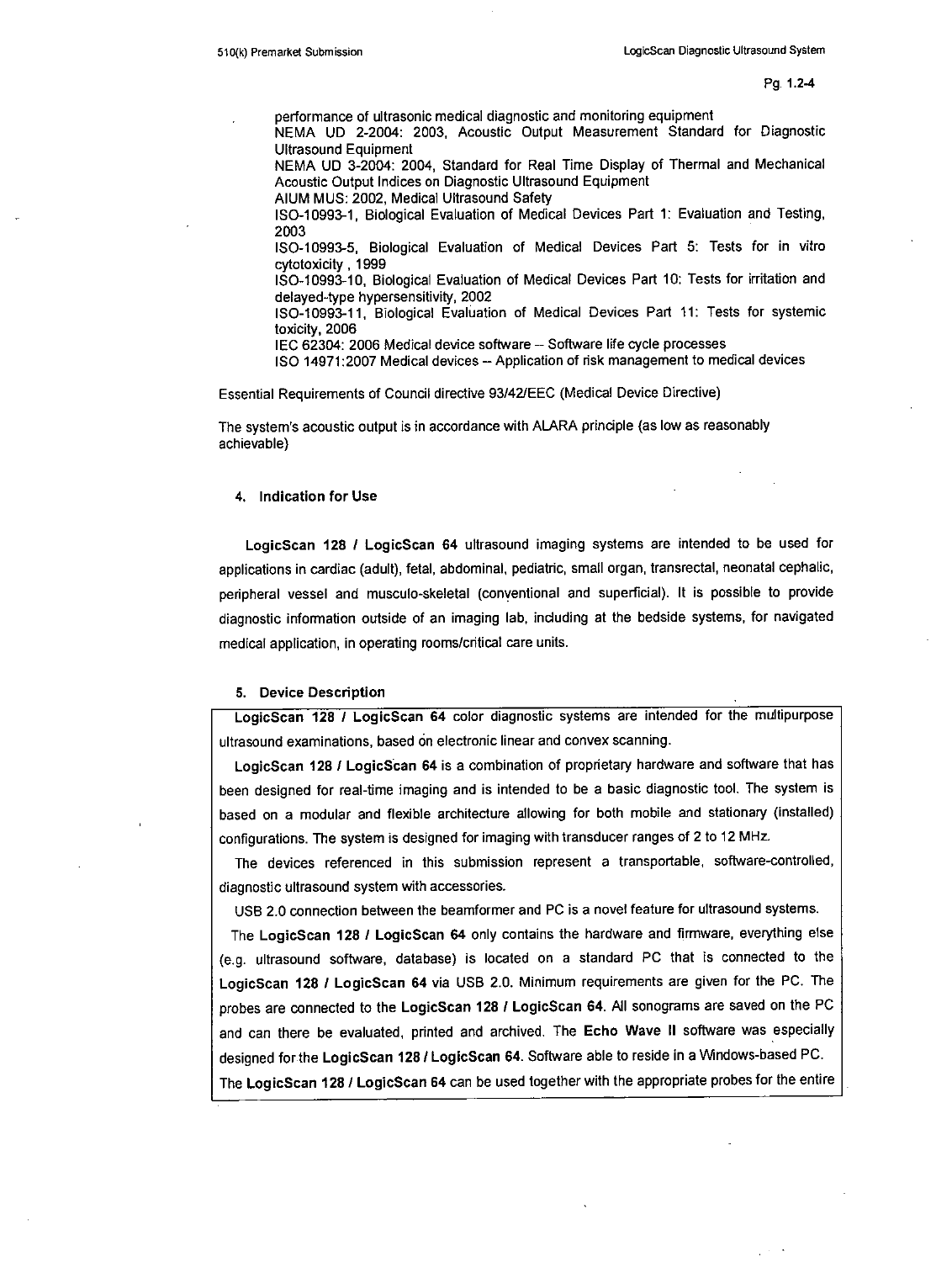ultrasound diagnostic (2MHz to 12MHz probes). Two probes can work simultaneously for LogicScan **128** 2Z modifications.

Imaging Modes

- 
- 
- 
- 
- M
- 
- B +B +B + Directional Power Doppler (DPDI + B +B + B + B + M + B + M + B + M + B + M + B + CFM/PDI/DPDI+PWD (Triplex)<br>● B +M + B + B + B + B + R + CFM/PDI/DPDI+PWD (Triplex)
- 
- Power Doppler (PDI)
- \*Color Doppler (CFM) **.** HPRF(LHaronic Iaig(HI **128)** Lgccan
	-

The devices included in this submission are as follows:

LogicScan **128** EXT-IZ **/** EXT-2Z ultrasound system utilizing as hardware and firmware an ultrasound engine contained in a small stand alone enclosure for connection to a host **PC** via a **USB** port with internal power supply;

LogicScan **128** CEXT-1Z is a compact version of LogicScan **128** EXT-1Z with intemnal medical grade power supply;

LogicScan **128** INT-IZ **/** INT-2Z ultrasound systems utilizing as hardware and firmware an ultrasound engine contained in a small enclosure for insertion to a host **PC** (to a drive bays);

**A** probe, **128** element convex array, at a central ultrasonic frequency of approximately 3.5MHz, model **C3.5160I128Z.**

**A** probe, 128 element linear array at a central ultrasonic frequency of approximately **9** MHz, model HL9.Ol40/128Z.

**A** probe, **128** element convex array at a central ultrasonic frequency of approximately **6.5** MHz, model PV6.5110128Z.

**A** biplane probe BiopSee, combination of:

- **\* 128** element convex array at a central ultrasonic frequency of appmoximately **6.5** MHz, model **BIPC6.51101128Z**
- **\* 128** element linear array at a central ultrasonic frequency of approximately \* **7.5** MHz, model **BIPL7.51701128Z**

LogicScan 64 FLT-1T ultrasound system utilizing as hardware and firmware an ultrasound engine contained in a small stand alone enclosure for connection to a host **PC** via a **USB** port;

**A** probe, 64 element convex array, at a central ultrasonic frequency of approximately **3.5** MHz, model **C3.5/60/64.**

**A** probe, 64 element linear array at a central ultrasonic frequency of approximately **8.0** MHz, model HL9.0/40/64.

**A** probe, 64 element convex array at a central ultrasonic frequency of approximately **6.5** MHz, model PV6.5/10/64.

#### **6.** General Safety and Effeciveness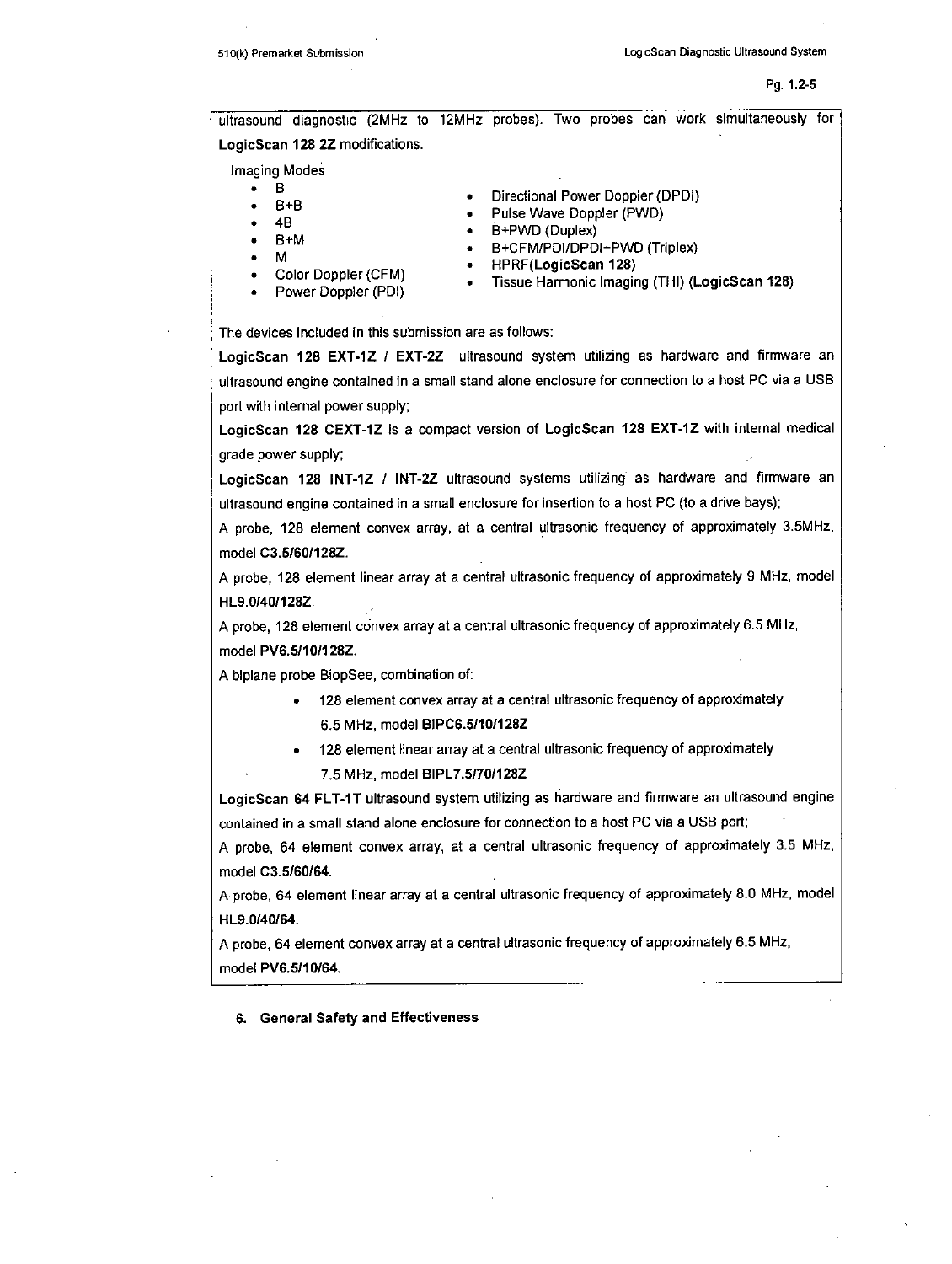The LogicScan 128 **/** LogicScan 64 Ultrasound Systems are similar to currently distributed ultrasonic pulsed echo imaging systems.

There are no technological characteristics or features or indications for use in this Submission that are not previously evaluated and approved in the predicate devices, nor are there such technologies, features and indicaions for use not commonly used in the practice of diagnostic ultrasound.

The LogicScan Ultrasound Systems and its accessories are designed for compliance to all applicable medical devices safety standards, as referenced in **DECLARATION** OF CONFORMITY (Appendix **05).** Prior release for manufacturing, all such devices, so designed, are tested and determined to be in full compliance with acoustic output, biocompatibility, cleaning and disinfecton effectiveness. No additional clinical testing is required, as the indications for use are not a novel indication as shown **by** the predicate devices in Section **1.5** Predicate Device Comparison. The LogicScan has real time acoustic output display with two basic indices, a mechanical index and a thermal index, which are both automatically displayed.

## **7.** Patient Contact Materials

The materials of probes, coming in contact with patient are:

- Silicone Rubber
- \* Acrylonitile Butadien Styrene **(ABS)**
- \* Polyphenylsulfone **(PPSIJ)**

Standard for the biological evaluation:

**IS0-10993-1,** Biological Evaluation of Medical Devices Part **1:** Evaluation and Testing, **2003 ISO-i 0993-5,** Biological Evaluation of Medical Devices Part **5:** Tests for in vitro cytotoxicity **, 1999 ISO-10993-I0,** Biological Evaluation of Medical Devices Part **10:** Tests for irritation and delayed-type hypersensitivity, 2002

**ISO-i 0993-i1,** Biological Evaluation of Medical Devices Part **11:** Tests for systemic toxicity, **2006**

#### **8.** Software

The LogicScan **128 /** LogicScan 64 systems contain the hardware and software which collect and pro-processes 'rough" data and send it via **USB** 2.0 connection to a Windows® based **PC.** The main application software is Echo Wave **11** software running on the **PC,** it is receiving data, processing and showing image/data on the screen. The main user interface shows an ultrasound image, controls and drop-out menus. The ultrasound images and calculated/measured data can be stored in memory.

#### **9.** Conclusion

In accordance with the **FDA** and based on the information provided in this Premarket notification, **TELEMED** concludes that the LogicScan **128 /** LogicScan 64 are safe and effective and substantially equivalent to predicate devices described herein.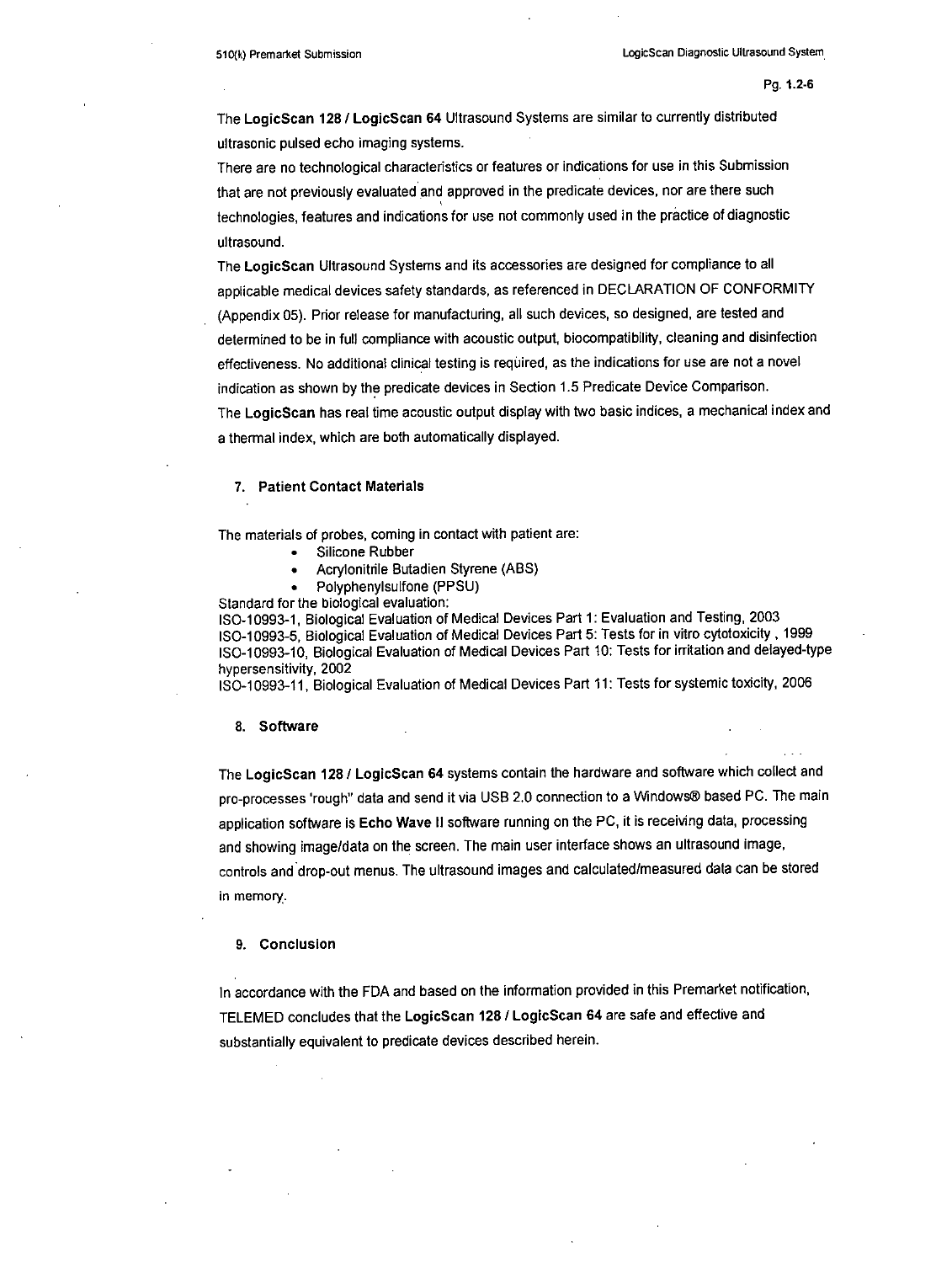# **DEPARTMENT OF HEALTH & HUMAN SERVICES** Public Health Service



Food and Drug Administration **10903** New Hampshire Avenue Silver Spring, MD **20993**

Mr. Yury Sokolov<br>JAN 26.2012 **Engineering Manager TELEMED** Dariaus ir Gireno str. 42 **LT-02 189 VILNIUS** LITHUANIA

Re: K113184

Trade/Device Name: LogicScan 64/LogiScan **128** Regulation Number: 21 CER **892.1550** Regulation Name: Ultrasonic pulsed doppler imaging system Regulatory Class: II Product Code: IYO, IYN, and ITX Dated: October 28, 2011 Received: October **28,** 2011

Dear Mr. Sokolov:

We have reviewed your Section 510(k) premarket notification of intent to market the device referenced above and we have determined the device is substantially equivalent (for the indications for use stated in the enclosure) to legally marketed predicate devices marketed in interstate commerce prior to May **28, 1976,** the enactment date of the Medical Device Amendments, or to devices that have been reclassified in accordance with the provisions of the Federal Food, Drug, and Cosmetic Act (Act). You may, therefore, market the device, subject to the general controls provisions of the Act. The general controls provisions of the Act include requirements for annual registration, listing of devices, good manufacturing practice, labeling, and prohibitions against misbranding and adulteration.

This determination of substantial equivalence applies to the following transducers intended for use with the **DUS 6000** Digital Ultrasonic Imaging System, as described in your premarket notification:

# Transducer Model Number

Probes for LogicScan 64 Probes for LogicScan 128

Convex array **C3.5/60/64** Convex array **C3.5/60/128Z** Linear array HL9.0/40/64 Linear array HL9.0/40/128Z Convex array PV6.5/10/64 Convex array PV6.5/10/128Z-BiopSee **BIPC6.5/l0/128 BIPL7.5/70/128**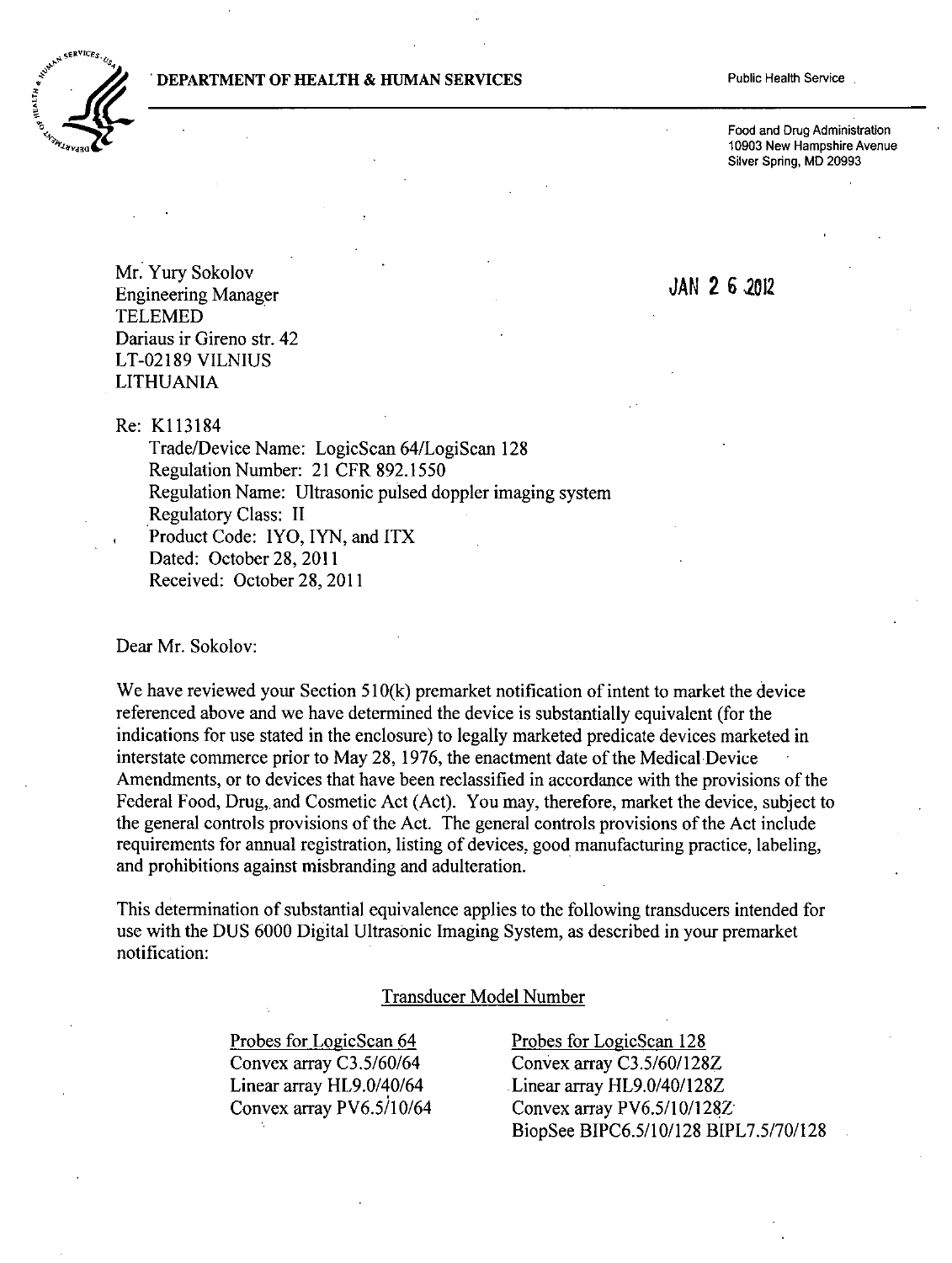**If** your device is classified (see above) into either class **11** (Special Controls) or class III (PMA), it may be subject to such additional controls. Existing major regulations affecting your device can be found in the Code of Federal Regulations, Title 21, Parts **800** to **895.** In addition, **FDA** may publish further announcements concerning your device in the Federal Register.

Please be advised that FDA's issuance of a substantial equivalence determination does not mean that **FDA** has made a determination that your device complies with other requirements of the Act or any Federal statutes and regulations administered **by** other Federal agencies. You must comply with all the Act's requirements, including, but not limited to: registration and listing (21 CFR Part **807);** labeling (21 CFR Part **801);** good manufacturing practice requirements as set forth in the quality systems **(QS)** regulation (21 CFR Part **820);** and if applicable, the electronic product radiation control provisions (Sections **531-542** of the Act); 21 CFR **1000-1050.**

This letter will allow you to begin marketing your device as described in your premarket .notification. The **FDA** finding of substantial equivalence of your device to a legally marketed predicate device results in a classification for your device and thus permits your device to proceed to market.

**If** you desire specific advice for your device on our labeling regulation (21 CFR Part **801),** please go to http://www.fda.gov/AboutFDA/CentersOffices/CDRH/CDRHOffices/ucml 1 5809.htm for the Center for Devices and Radiological Health's (CDRH's) Office of Compliance. Also, please note the regulation entitled, "Misbranding **by** reference to premarket notification" (2 **1** CFR Part **807.97).** For questions regarding the reporting of adverse events under the MDR regulation (21 CFR Part **803),** please go to

http://www.fda.gov/MedicalDevices/Safety/ReportaProblem/default.htm for the CDRH's Office of Surveillance and Biometrics/Division of Postmarket Surveillance.

If you have any questions regarding the content of this letter, please contact Lauren Hefner, Ph.D. at **(301) 796-6881.**

Sincerely Yours,

Mary Shotil

Mary **S.** Pastel, Sc.D. **Director** Division of Radiological Devices Office of In Vitro Diagnostic Device Evaluation and Safety Center for Devices and Radiological Health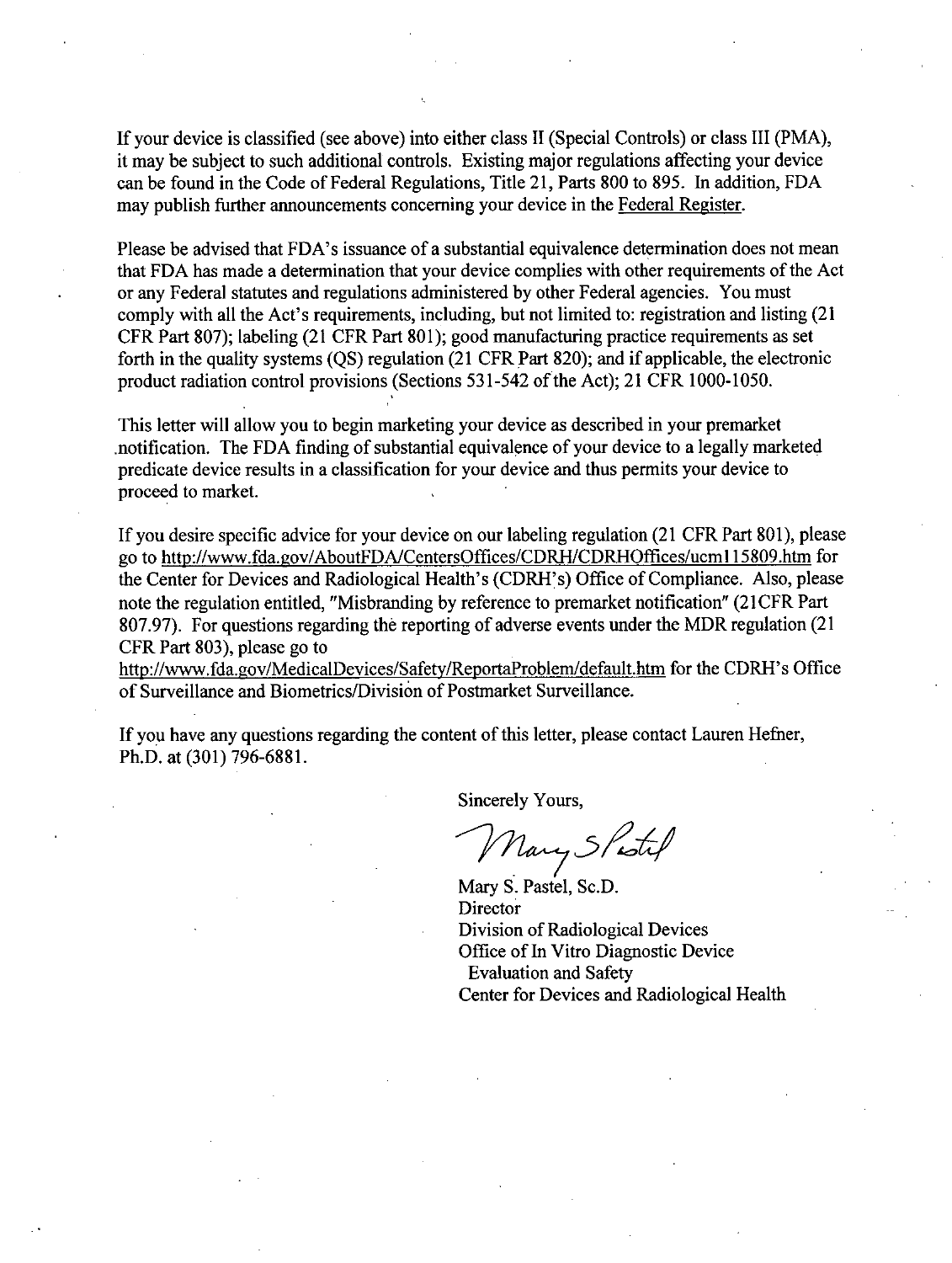# **Indications for Use**

**51 0(k)** Number (if known): KI 13184

Device Name: LogicScan 64 / LogicScan 128

Indications For Use:

The LogicScan 64 ILogicScan **128** systems and transducers are intended for diagnostic ultrasound imaging and fluid analysis of the human body.

The applications are:

cardiac (adult), fetal, abdominal, pediatric, small organ, transrectal, neonatal cephalic, peripheral vessel and musculo-skeletal (conventional and superficial).

It is possible to provide diagnostic information outside of an imaging lab, including at the bedside systems, for navigated medical application, in operating rooms/critical care units.

Prescription Use X AND/OR Over-The-Counter Use (Part 21 CFR **801** Subpart **0)** (21 CFR **807** Subpart **C)**

**(PLEASE DO NOT** WRITE BELOW **THIS'LINE-CONTINUE ON** ANOTHER **PAGE** IF **NEEDED)**

Concurrence of CDRH, Office of In Vitro Diagnostic Devices (OIVD)

(Division Sign-Off)<br>Division of Radiological Devices Division iadtologcaI Devices office of in vitro Diagnostic D)evie <sup>4</sup> authfansasy Page **1** of \_\_\_\_ 510K-l1U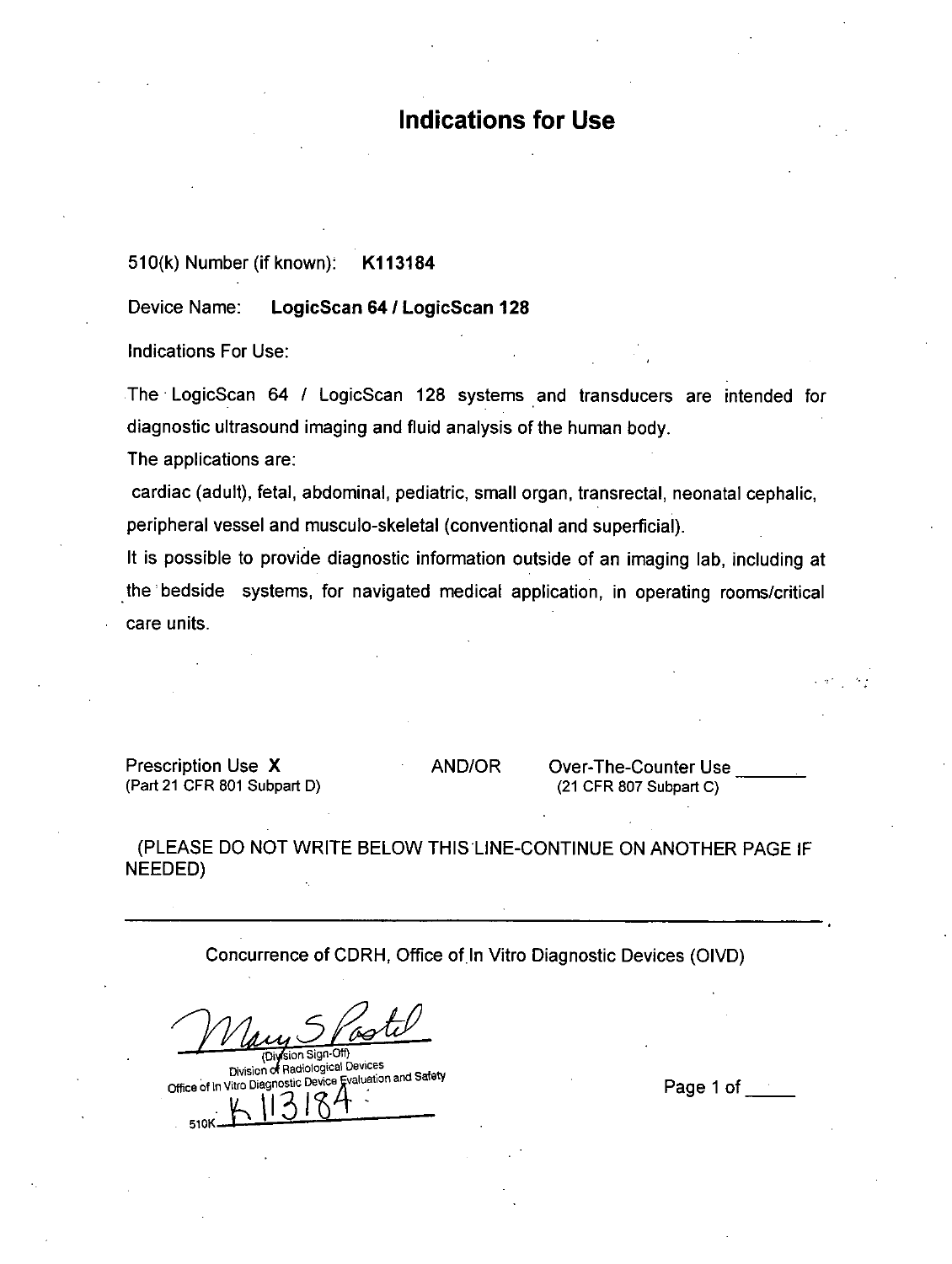# **1.3 Indications for Use**

**All** indications for use of subject devices and probes are identified in the table forms:

| <b>System</b><br>LogicScan 64  |                                    | Fetal*, Abdominal*, Pediatric*, Small Organ*<br>(Breast, Thyroid, Testicles), Neonatal Cephalic*,<br>Musculo-skeletal* (Conventional), Musculo-<br>skeletal* (Superficial), Cardiac Adult*, Peripheral<br>vessel* | <b>Table 1.3-1</b> |
|--------------------------------|------------------------------------|-------------------------------------------------------------------------------------------------------------------------------------------------------------------------------------------------------------------|--------------------|
|                                | C3.5/60/64                         | Fetal*, Abdominal*, Cardiac Adult*                                                                                                                                                                                | <b>Table 1.3-2</b> |
| <b>Transducers</b>             | HL9.0/40/64                        | Pediatric*, Musculo-skeletal* (Conventional),<br>Musculo-skeletal* (Superficial), Peripheral vessel*<br>Small Organ* (Breast, Thyroid, Testicles)*                                                                | Table 1.3-3        |
|                                | PV6.5/10/64                        | Pediatric *, Neonatal Cephalic*, Peripheral vessel*                                                                                                                                                               | <b>Table 1.3-4</b> |
|                                |                                    |                                                                                                                                                                                                                   |                    |
| <b>System</b><br>LogicScan 128 |                                    | Fetal*, Abdominal*, Pediatric*, Small Organ*<br>(Breast, Thyroid, Testicles), Neonatal Cephalic*,<br>Musculo-skeletal* (Conventional), Musculo-<br>skeletal* (Superficial), Cardiac Adult*, Peripheral<br>vessel* | Table 1.3-5        |
|                                | C3.5/60/128Z                       | Fetal*, Abdominal*, Cardiac Adult*                                                                                                                                                                                | <b>Table 1.3-6</b> |
| <b>Transducers</b>             | HL9.0/40/128Z                      | Pediatric*, Musculo-skeletal* (Conventional),<br>Musculo-skeletal* (Superficial), Peripheral<br>vessel*, Small Organ* (Breast, Thyroid, Testicles)                                                                | <b>Table 1.3-7</b> |
|                                | PV6.5/10/128Z                      | Pediatric *, Neonatal Cephalic*, Peripheral vessel*                                                                                                                                                               | Table 1.3-8        |
|                                | BIPC6.5/10/128Z<br>BIPL7.5/70/128Z | Transrectal*, Intraoperative* (include Needle<br>Guidance)                                                                                                                                                        | <b>Table 1.3-9</b> |

\*Including Imaging for needle guidance

 $\mathcal{L}$ 

Office of in Vitro Diagnostic Device Evaluation and Safety<br>Office of in Vitro Diagnostic Device Evaluation and Safety

2 510K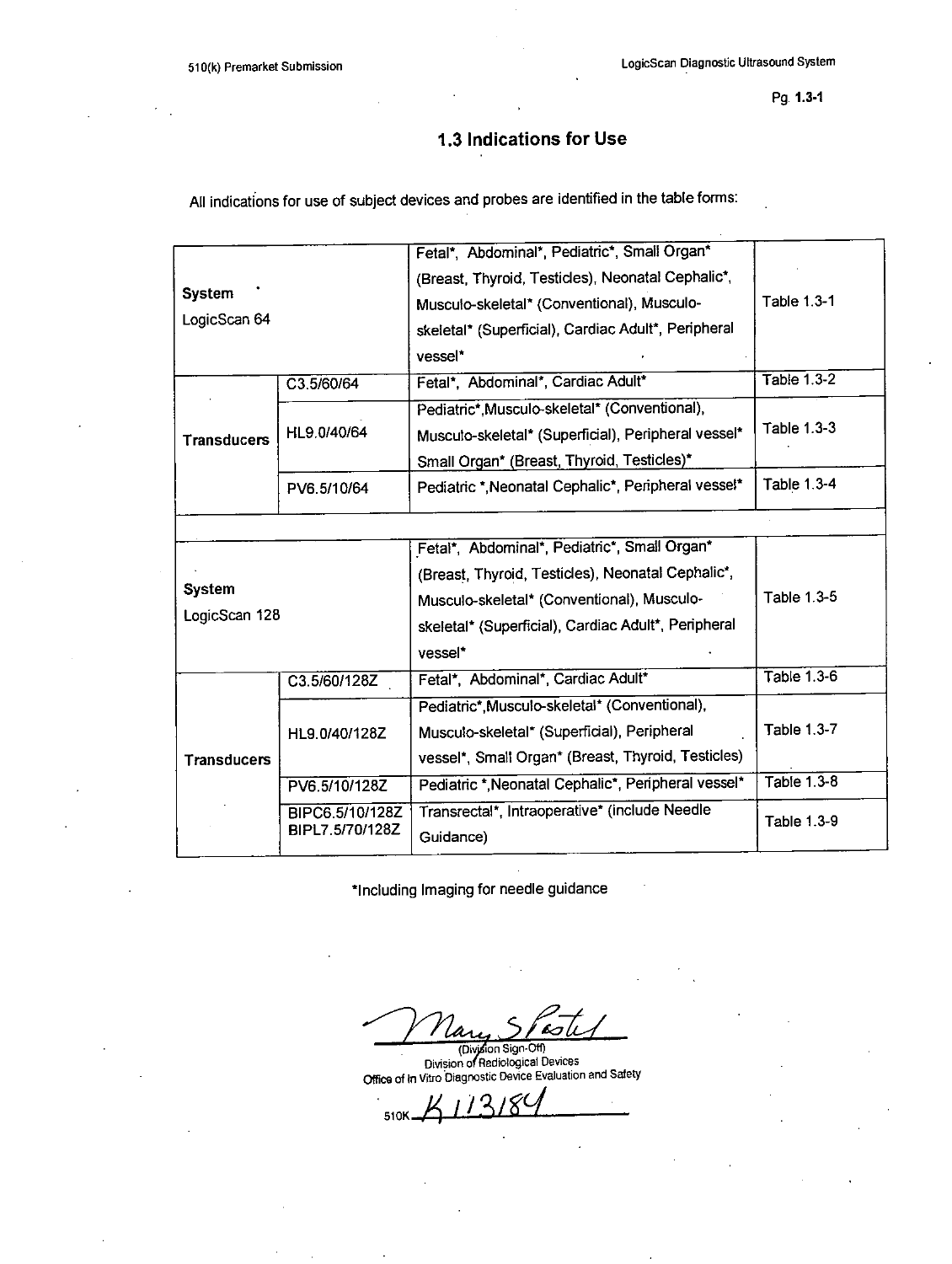# Diagnostic Ultrasound Indications for Use Form

LogicScan 64 System:

Intended Use: Diagnostic ultrasound imaging or fluid flow analysis of the human body as follows:

**Table 1.3-1** 

| <b>Clinical Application</b> |                                    |   | Mode of Operation |            |            |                  |                       |                    |  |  |  |
|-----------------------------|------------------------------------|---|-------------------|------------|------------|------------------|-----------------------|--------------------|--|--|--|
| General<br>(Track 1 Only)   | Specific<br>(Track 1 & 3)          | B | M                 | <b>PWD</b> | <b>CWD</b> | Color<br>Doppler | Combined<br>(specify) | Other<br>(specify) |  |  |  |
| Ophthalmic                  | Ophthalmic                         |   |                   |            |            |                  |                       |                    |  |  |  |
|                             | Fetal                              | N | N                 | N          |            | N                | Note 1                | <b>Note 2,3</b>    |  |  |  |
|                             | Abdominal                          | N | N                 | N          |            | N                | Note 1                | Note 2,3           |  |  |  |
|                             | intraoperative (specify)           |   |                   |            |            | ¥.               |                       |                    |  |  |  |
|                             | Intraoperative (Neuro)             |   |                   |            |            |                  |                       |                    |  |  |  |
|                             | Laparoscopic                       |   |                   |            |            |                  |                       |                    |  |  |  |
|                             | Pediatric                          | N | N                 | N          |            | N                | Note 1                | <b>Note 2,3</b>    |  |  |  |
|                             | Small Organ (specify)              | N | N                 | N          |            | N                | Note 1                | <b>Note 2,3</b>    |  |  |  |
|                             | Neonatal Cephalic                  | N | N                 | N          |            | N                | Note 1                | <b>Note 2,3</b>    |  |  |  |
| Fetal Imaging               | <b>Adult Cephalic</b>              |   |                   |            |            |                  |                       |                    |  |  |  |
| & Other                     | Trans-rectal                       |   |                   |            |            |                  |                       |                    |  |  |  |
|                             | Trans-vaginal                      |   |                   |            |            |                  |                       |                    |  |  |  |
|                             | Trans-urethral                     |   |                   |            |            |                  |                       |                    |  |  |  |
|                             | Trans-esoph. (Non-Card)            |   |                   |            |            |                  |                       |                    |  |  |  |
|                             | Musculo-skeletal<br>(Conventional) | N | N                 | N          |            | N                | Note 1                | <b>Note 2,3</b>    |  |  |  |
|                             | Musculo-skeletal<br>(Superficial)  | N | N                 | N          |            | $\mathbf N$      | Note 1                | <b>Note 2.3</b>    |  |  |  |
|                             | Intravascular                      |   |                   |            |            |                  |                       |                    |  |  |  |
|                             | Other (specify)                    |   |                   |            |            |                  |                       |                    |  |  |  |
|                             | Cardiac Adult                      | N | N                 | N          |            | N                | Note 1                | <b>Note 2,3</b>    |  |  |  |
|                             | Cardiac Pediatric                  |   |                   |            |            |                  |                       |                    |  |  |  |
| Cardiac                     | Intravascular (Cardiac)            |   |                   |            |            |                  |                       |                    |  |  |  |
|                             | Trans-esoph. (Cardiac)             |   |                   |            |            |                  |                       |                    |  |  |  |
|                             | Intra-cardiac                      |   |                   |            |            |                  |                       |                    |  |  |  |
|                             | Other (specify)                    |   |                   |            |            |                  |                       |                    |  |  |  |
| Peripheral                  | Peripheral vessel                  | N | N                 | N          |            | N                | Note 1                | Note 2,3           |  |  |  |
| Vessel                      | Other (specify)                    |   |                   |            |            |                  |                       |                    |  |  |  |

N= new indication; P= previously cleared by FDA; E= added under Appendix E

- Note 1 Combined Modes: Color+B, Power+B,
- Note 2 Includes Imaging for Needle Guidance
- Note 3 Small Organs (specifically Breast, Thyroid, Testicles)
- Note 4 Tissue harmonic Imaging (THI)
- Note 5 Intraoperative applications: Include Needle Guidance

(Dylision Sign-Off)<br>Division of Radiological Devices Office of in Vitro Diagnostic Device Evaluation and Safety

510K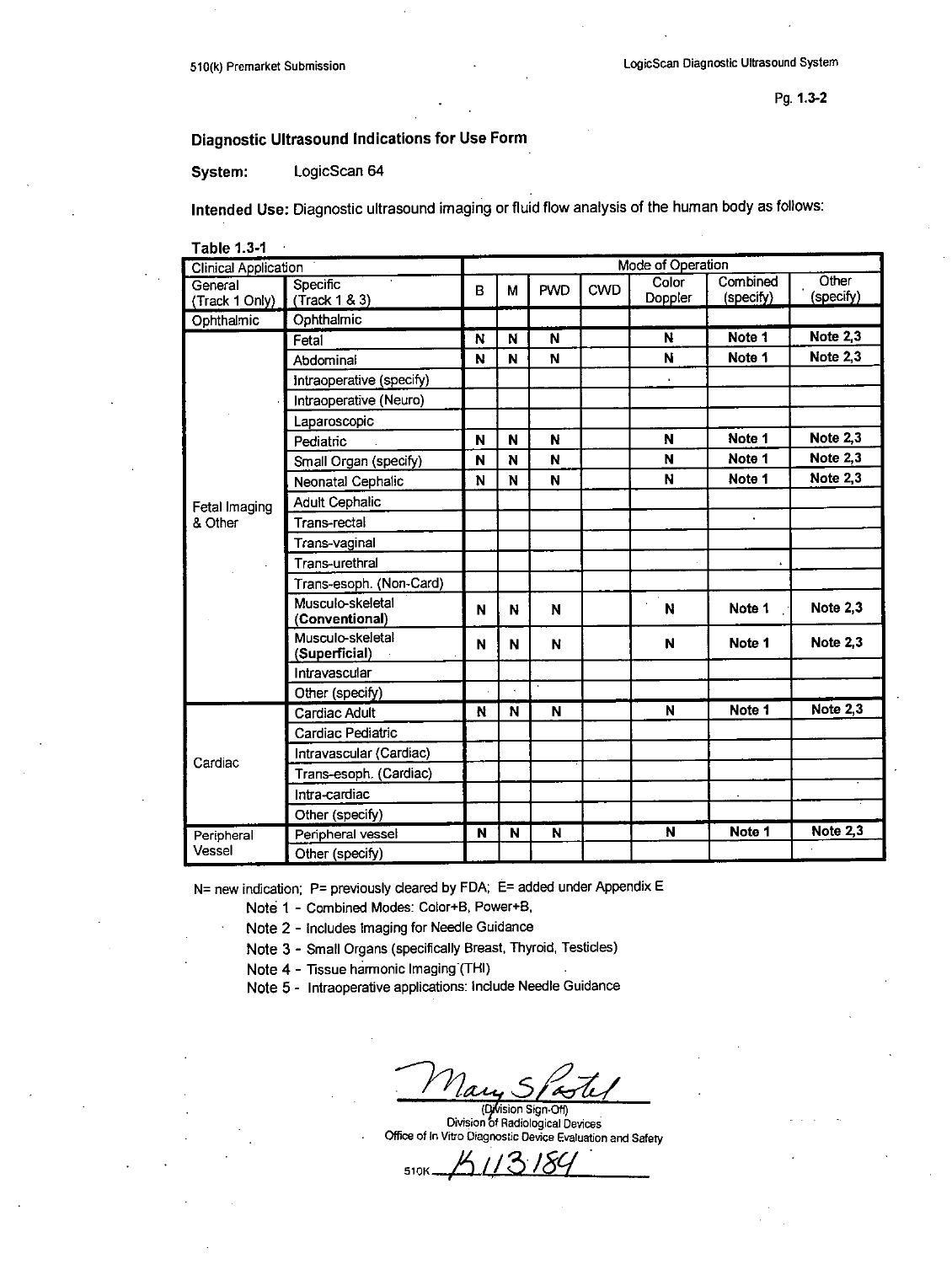Diagnostic Ultrasound Indications for Use Form Table **1.3-2**

System: LogicScan 64 Convex array C3.5/60/64

Intended Use: Diagnostic ultrasound imaging or fluid flow analysis of the human body as follows:

| Table 1.3-6<br>Mode of Operation |                                    |   |    |            |            |         |           |            |
|----------------------------------|------------------------------------|---|----|------------|------------|---------|-----------|------------|
| <b>Clinical Application</b>      |                                    |   |    |            |            | Color   | Combined  | Other      |
| General<br>(Track 1 Only)        | Specific<br>(Trock 1 & 3)          | в | M  | <b>PWD</b> | <b>CWD</b> | Doppler | (specify) | (specify)  |
| Ophthalmic                       | Ophthalmic                         |   |    |            |            |         |           |            |
|                                  | Fetal                              | N | N  | N          |            | N       | Note 1    | Note $2,3$ |
|                                  | Abdominal                          | N | N  | N          |            | N       | Note 1    | Note 2,3   |
|                                  | Intraoperative (specify)           |   |    |            |            |         |           |            |
|                                  | Intraoperative (Neuro)             |   |    |            |            |         |           |            |
|                                  | Laparoscopic                       |   |    |            |            |         |           |            |
|                                  | Pediatric                          |   |    |            |            |         |           |            |
|                                  | Small Organ (specify)              |   |    |            |            |         |           |            |
|                                  | Neonatal Cephalic                  |   |    |            |            |         |           |            |
| Fetal Imaging                    | à.<br><b>Adult Cephalic</b>        |   |    |            |            |         |           |            |
| & Other                          | Trans-rectal                       |   |    |            |            |         |           |            |
|                                  | Trans-vaginal                      |   |    |            |            |         |           |            |
|                                  | Trans-urethral                     |   |    |            |            |         |           |            |
|                                  | Trans-esoph. (Non-Card)            |   |    |            |            |         |           |            |
|                                  | Musculo-skeletal<br>(Conventional) |   |    |            |            |         |           |            |
|                                  | Musculo-skeletal.<br>(Superficial) |   |    |            |            |         |           |            |
|                                  | Intravascular                      |   |    |            |            |         |           |            |
|                                  | Other (specify)                    |   |    |            |            |         |           |            |
|                                  | Cardiac Adult                      | N | N  | N          |            | N       | Note 1    | Note $2,3$ |
|                                  | Cardiac Pediatric                  |   |    |            |            |         |           |            |
| Cardiac                          | Intravascular (Cardiac)            |   |    |            |            |         |           |            |
|                                  | Trans-esoph. (Cardiac)             |   |    |            |            |         |           |            |
|                                  | Intra-cardiac                      |   |    |            |            |         |           |            |
|                                  | Other (specify)                    |   |    |            |            |         |           |            |
| Peripheral                       | Peripheral vessel                  |   | ÷, |            |            |         |           |            |
| Vessel                           | Other (specify)                    |   |    |            |            |         |           |            |

**N=** new indication; P= previously cleared **by FDA; E=** added under Appendix **E**

Note 1 - Combined Modes: Color+B, Power+B,

Note 2 **-** Includes Imaging for Needle Guidance

Note **3 -** Small Organs (specifically Breast, Thyroid, Testicles)

Note 4 **-** Tissue harmonic Imaging (THl)

Note **5 -** lntraoperative applications: Include Needle Guidance

Division Sign-Off)

Division of Radiological Devices **Office of In Vitro Diagnostic Device Evaluation and Safety** 

510K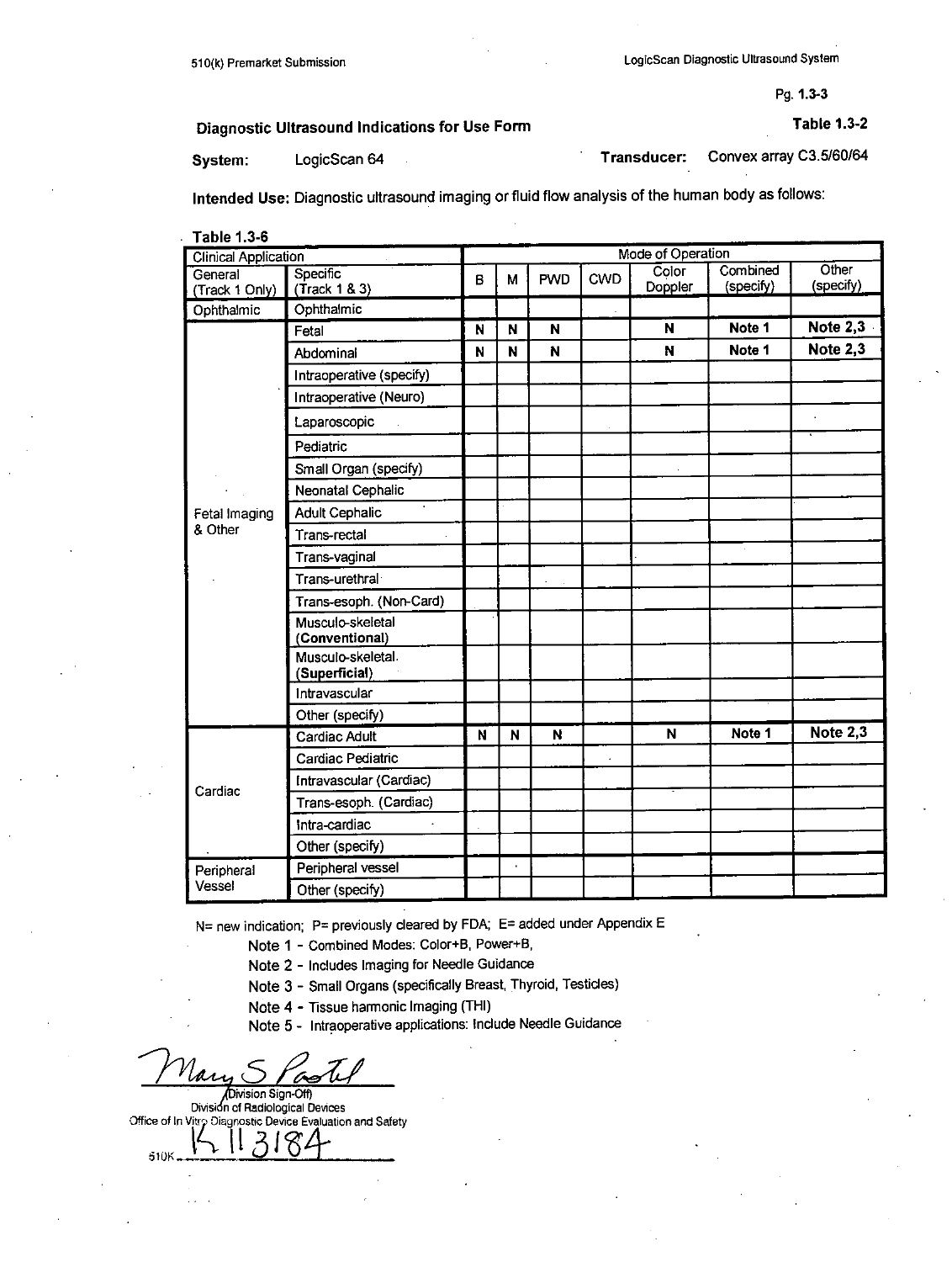# Diagnostic Ultrasound Indications for Use Form

System: LogicScan 64 Transducer: Linear array HL9.0/40/64

Intended Use: Diagnostic ultrasound imaging or fluid flow analysis of the human body as follows:

Table **1.3-3**

| <b>Clinical Application</b> |                                     | Mode of Operation |    |             |            |                  |                       |                    |
|-----------------------------|-------------------------------------|-------------------|----|-------------|------------|------------------|-----------------------|--------------------|
| General<br>(Track 1 Only)   | Specific<br>(Trock 1 & 3)           | B                 | М  | <b>PWD</b>  | <b>CWD</b> | Color<br>Doppler | Combined<br>(specify) | Other<br>(specify) |
| Ophthalmic                  | Ophthalmic                          |                   |    |             |            |                  |                       |                    |
|                             | Fetal                               |                   |    |             |            |                  |                       |                    |
|                             | Abdominal                           |                   |    |             |            |                  |                       |                    |
|                             | Intraoperative (specify)            |                   | ÷. |             |            |                  |                       |                    |
|                             | Intraoperative (Neuro)              |                   |    |             |            |                  |                       |                    |
|                             | Laparoscopic                        |                   |    |             |            |                  |                       |                    |
|                             | Pediatric                           | N                 | N  | N           |            | N                | Note 1                | <b>Note 2,3</b>    |
|                             | Small Organ (specify)               | N                 | N  | N           |            | N                | Note 1                | <b>Note 2,3</b>    |
|                             | Neonatal Cephalic                   |                   |    |             |            |                  |                       |                    |
| Fetal Imaging               | <b>Adult Cephalic</b>               |                   |    |             |            |                  |                       |                    |
| & Other                     | Trans-rectal                        |                   |    |             |            |                  |                       |                    |
|                             | Trans-vaginal                       |                   |    |             |            |                  |                       |                    |
|                             | Trans-urethral                      |                   |    |             |            |                  |                       |                    |
|                             | Trans-esoph. (Non-Card)             |                   |    |             |            |                  |                       |                    |
|                             | Musculo-skeletal.<br>(Conventional) | N                 | N  | N           |            | N                | Note 1                | Note 2.3           |
|                             | Musculo-skeletal<br>(Superficial)   | N                 | N  | $\mathbf N$ |            | N                | Note 1                | Note 2.3           |
|                             | Intravascular                       |                   |    |             |            |                  |                       |                    |
|                             | Other (specify)                     |                   |    |             |            |                  |                       | $\mathbf{1}$       |
|                             | Cardiac Adult                       |                   |    |             |            |                  |                       |                    |
|                             | Cardiac Pediatric                   |                   |    |             |            |                  |                       |                    |
| Cardiac                     | Intravascular (Cardiac)             |                   |    |             |            |                  |                       |                    |
|                             | Trans-esoph. (Cardiac)              |                   |    |             |            |                  |                       |                    |
|                             | Intra-cardiac                       |                   |    |             |            |                  |                       |                    |
|                             | Other (specify)                     |                   |    |             |            |                  |                       |                    |
| Peripheral                  | Peripheral vessel                   | N                 | N  | N           |            | N                | Note 1                | <b>Note 2,3</b>    |
| Vessel                      | Other (specify)                     |                   |    |             |            |                  |                       |                    |

**N=** new indication; P= previously cleared by FDA; E= added under Appendix E

Note **1 -** Combined Modes: Color+B, Power+B,

Note 2 **-** Includes Imaging for Needle Guidance

Note **3 -** Small Organs (specifically Breast, Thyroid, Testicles)

Note 4 **-** Tissue harmonic Imaging (THI)

Note **5 -** lntraoperative applications: Include Needle Guidance

(**Division Sign-Off)**<br>Division of Radiological Devices 'Office of In Vitro Diagnostic Device £.aalarc. **1** rc 3tc

 $510$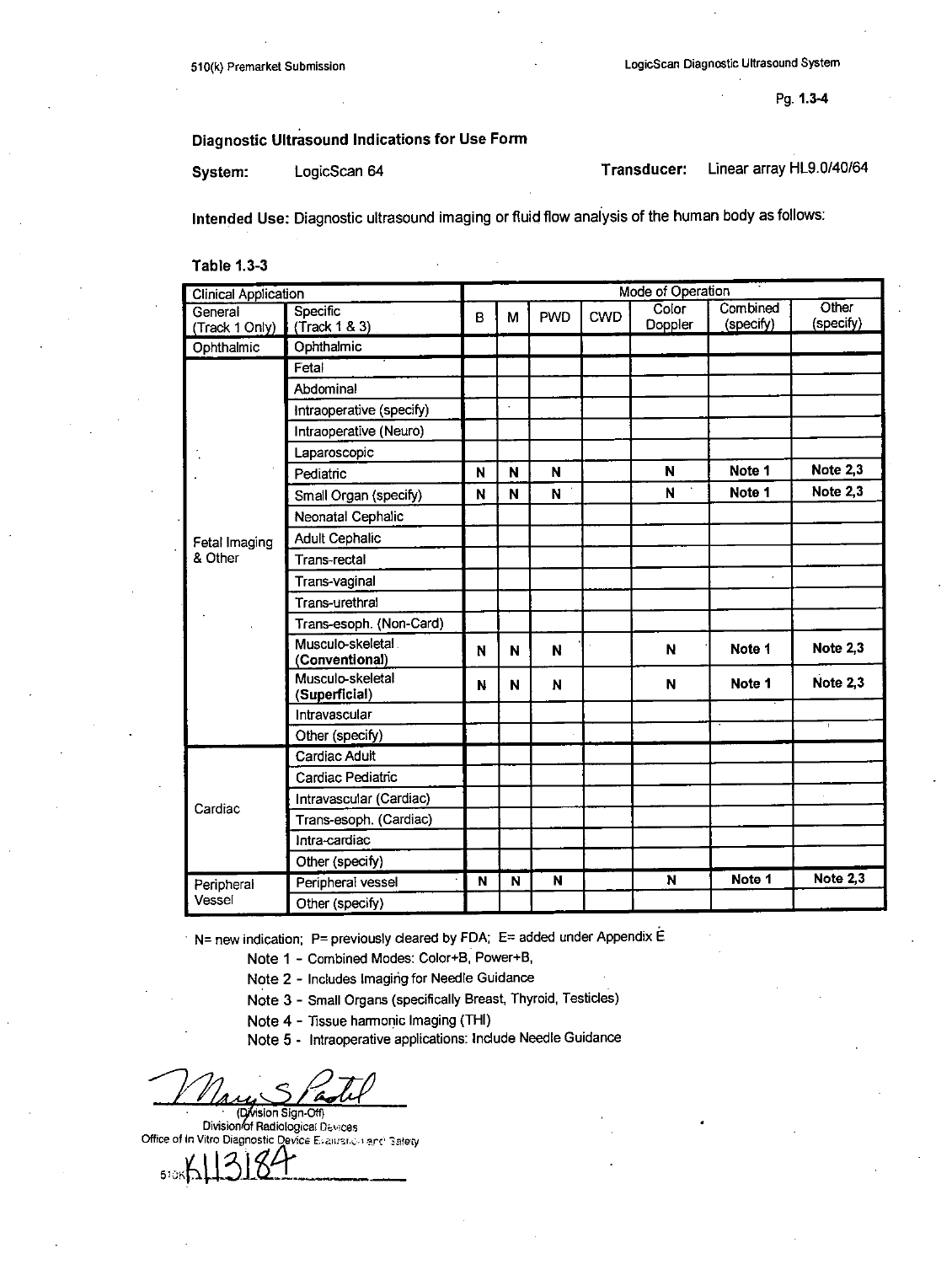# Diagnostic Ultrasound Indications for Use Form

System: LogicScan 64 .Transducer: Convex array PV6.5110164

Intended Use: Diagnostic ultrasound imaging or fluid flow analysis of the human body as follows:

| Table 1.3-4<br><b>Clinical Application</b> |                                    |   | <b>Mode of Operation</b> |                    |     |                  |                       |                    |  |  |
|--------------------------------------------|------------------------------------|---|--------------------------|--------------------|-----|------------------|-----------------------|--------------------|--|--|
| General<br>(Track 1 Only)                  | Specific<br>(Trock 1 & 3)          | B | М                        | PWD                | CWD | Color<br>Doppler | Combined<br>(specify) | Other<br>(specify) |  |  |
| Ophthalmic                                 | Ophthalmic                         |   |                          |                    |     |                  |                       |                    |  |  |
|                                            | Fetal                              |   |                          |                    |     |                  |                       |                    |  |  |
|                                            | Abdominal                          |   |                          |                    |     | $\lambda$        |                       |                    |  |  |
|                                            | Intraoperative (specify)           |   |                          |                    |     |                  |                       |                    |  |  |
|                                            | Intraoperative (Neuro)             |   |                          |                    |     |                  |                       |                    |  |  |
|                                            | Laparoscopic                       |   |                          |                    |     |                  |                       |                    |  |  |
|                                            | Pediatric                          | N | N                        | N                  |     | N                | Note 1                | Note 2,3           |  |  |
|                                            | Small Organ (specify)              |   |                          |                    |     |                  |                       |                    |  |  |
|                                            | Neonatal Cephalic                  | N | N                        | N                  |     | N                | Note 1                | Note 2,3           |  |  |
| Fetal Imaging                              | Adult Cephalic                     |   |                          |                    |     |                  |                       |                    |  |  |
| & Other                                    | Trans-rectal                       |   |                          |                    |     |                  |                       |                    |  |  |
|                                            | Trans-vaginal                      |   |                          |                    |     |                  |                       |                    |  |  |
|                                            | Trans-urethral                     |   |                          |                    |     |                  |                       |                    |  |  |
|                                            | Trans-esoph. (Non-Card)            |   |                          | $\bar{\mathbf{v}}$ |     |                  |                       |                    |  |  |
|                                            | Musculo-skeletal<br>(Conventional) |   |                          |                    |     |                  |                       |                    |  |  |
|                                            | Musculo-skeletal<br>(Superficial)  |   |                          |                    |     |                  |                       |                    |  |  |
|                                            | Intravascular                      |   |                          |                    |     |                  |                       |                    |  |  |
|                                            | Other (specify)                    |   |                          |                    |     |                  |                       |                    |  |  |
|                                            | Cardiac Adult                      |   |                          |                    |     |                  |                       |                    |  |  |
|                                            | Cardiac Pediatric                  |   |                          |                    |     |                  |                       |                    |  |  |
| Cardiac                                    | Intravascular (Cardiac)            |   |                          |                    |     |                  |                       |                    |  |  |
|                                            | Trans-esoph. (Cardiac)             |   |                          |                    |     |                  |                       |                    |  |  |
|                                            | Intra-cardiac                      |   |                          |                    |     |                  |                       |                    |  |  |
|                                            | Other (specify)                    |   |                          |                    |     |                  |                       |                    |  |  |
| Peripheral                                 | Peripheral vessel                  | N | N                        | N                  |     | $\mathbf N$      | Note 1                | Note 2,3           |  |  |
| Vessel                                     | Other (specify)                    |   |                          |                    |     |                  |                       |                    |  |  |

**N=** new indication; P= previously cleared **by FDA; E=** added under Appendix **E**

- Note **1 -** Combined Modes: Color+8, Power+B,
- Note 2 **-** Includes Imaging for Needle Guidance
- Note **3 -** Small Organs (specifically Breast, Thyroid, Testicles)

Note 4 **-** Tissue harmonic Imaging (THI)

Note **5 -** lntraoperative applications: Include Needle Guidance

510

**Division Sign-Offi** Division of Radiological Devices Office of In Vitro Diagnostic Device Evaluation and Sarah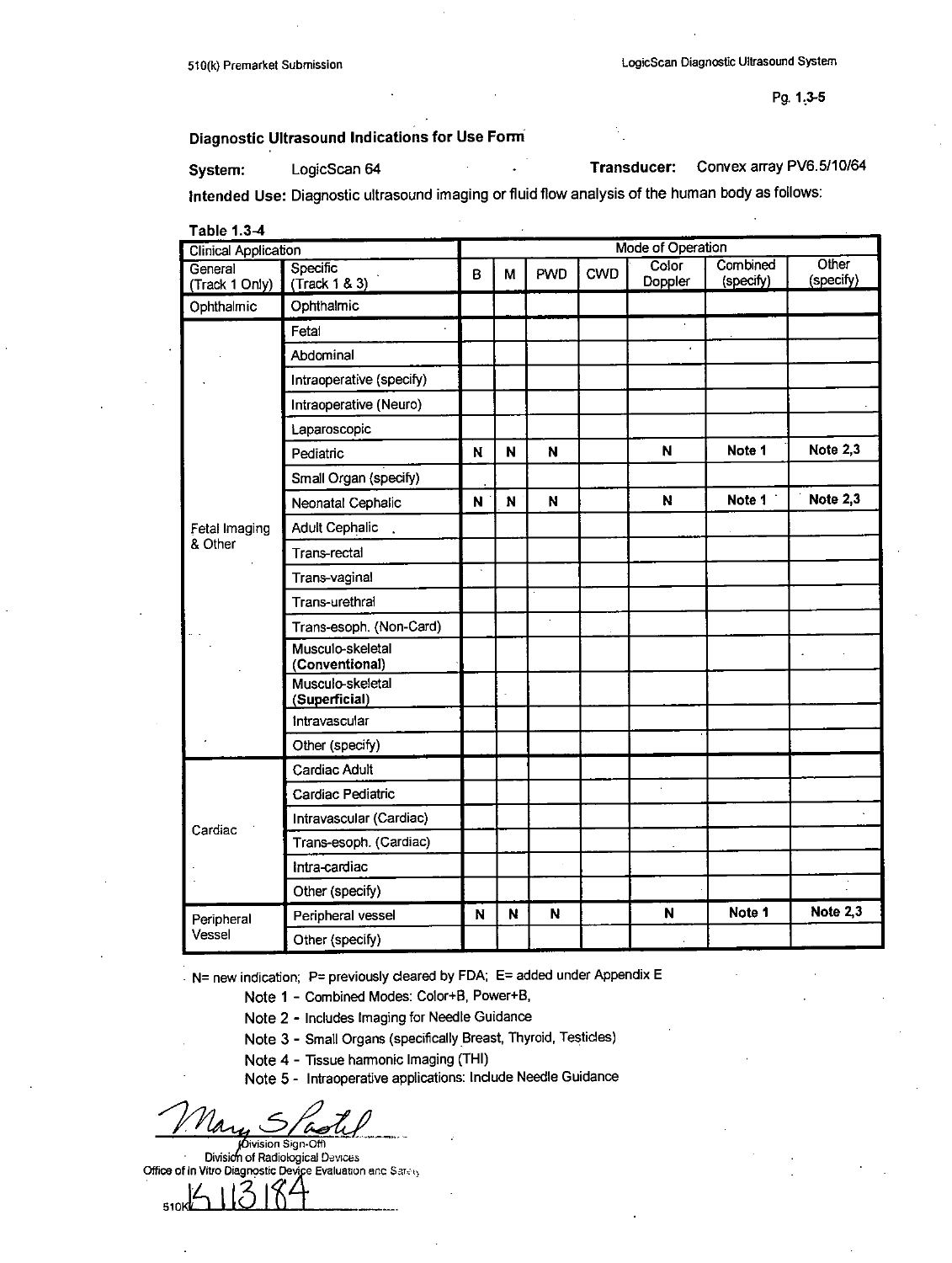# Diagnostic Ultrasound Indications for Use Form **Table 1.3-5** Table 1.3-5

System: LogicScan **128**

Intended Use: Diagnostic ultrasound imaging or fluid flow analysis of the human body as follows:

| <b>Clinical Application</b> |                                    |   | Mode of Operation |            |            |                  |                       |                    |  |  |  |
|-----------------------------|------------------------------------|---|-------------------|------------|------------|------------------|-----------------------|--------------------|--|--|--|
| General<br>(Track 1 Only)   | Specific<br>(Track 1 & 3)          | в | М                 | <b>PWD</b> | <b>CWD</b> | Color<br>Doppler | Combined<br>(specify) | Other<br>(specify) |  |  |  |
| Ophthalmic                  | Ophthalmic                         |   |                   |            |            |                  |                       |                    |  |  |  |
|                             | Fetal                              | N | N                 | N          |            | N                | Note 1                | Note 2,3,4         |  |  |  |
|                             | Abdominal                          | N | N                 | N          |            | N                | Note 1                | Note 2,3,4         |  |  |  |
|                             | Intraoperative (specify)           | N |                   |            |            | N                | Note 1                | <b>Note 2,5</b>    |  |  |  |
|                             | Intraoperative (Neuro)             |   |                   |            |            |                  |                       |                    |  |  |  |
|                             |                                    |   |                   |            |            |                  |                       |                    |  |  |  |
|                             | Laparoscopic                       | N | N                 | N          |            | N                | Note 1                | Note 2,3,4         |  |  |  |
|                             | Pediatric                          |   |                   |            |            |                  |                       |                    |  |  |  |
|                             | Small Organ (specify)              | N | N                 | N          |            | N                | Note 1                | Note 2,3,4         |  |  |  |
|                             | <b>Neonatal Cephalic</b>           | N | N                 | N          |            | N                | Note 1                | Note 2,3,4         |  |  |  |
| Fetal Imaging               | <b>Adult Cephalic</b>              |   |                   |            |            |                  |                       |                    |  |  |  |
| & Other                     | Trans-rectal                       | N |                   |            |            | N                | Note 1                | <b>Note 2,5</b>    |  |  |  |
|                             | Trans-vaginal                      |   |                   |            |            |                  |                       |                    |  |  |  |
|                             | Trans-urethral                     |   |                   |            |            |                  |                       |                    |  |  |  |
|                             | Trans-esoph. (Non-Card)            |   |                   |            |            |                  |                       |                    |  |  |  |
|                             | Musculo-skeletal<br>(Conventional) | N | N                 | N          |            | N                | Note 1                | Note 2,3,4         |  |  |  |
|                             | Musculo-skeletal<br>(Superficial)  | N | N                 | N          |            | N                | Note 1                | Note 2,3,4         |  |  |  |
|                             | Intravascular                      |   |                   |            |            |                  |                       |                    |  |  |  |
|                             | Other (specify)                    |   |                   |            |            |                  |                       |                    |  |  |  |
|                             | <b>Cardiac Adult</b>               | N | N                 | N          |            | $N$ .            | Note 1                | Note 2,3,4         |  |  |  |
|                             | Cardiac Pediatric                  |   |                   |            |            |                  |                       |                    |  |  |  |
|                             | Intravascular (Cardiac)            |   |                   |            |            |                  |                       |                    |  |  |  |
| Cardiac                     | Trans-esoph. (Cardiac)             |   |                   |            |            |                  |                       |                    |  |  |  |
|                             | Intra-cardiac                      |   |                   |            |            |                  |                       |                    |  |  |  |
|                             | Other (specify)                    |   |                   |            |            |                  |                       |                    |  |  |  |
| Peripheral.                 | Peripheral vessel                  | N | N                 | N          |            | N                | Note 1                | Note 2,3,4         |  |  |  |
| Vessel                      | Other (specify)                    |   |                   |            |            |                  |                       |                    |  |  |  |

**N=** new indication; P= previously cleared **by FDA; E=** added under Appendix **E**

Note **1 -** Combined Modes: Color+8, Power+B,

Note 2 **-** Includes Imaging for Needle Guidance

Note **3 -** Small Organs (specifically Breast, Thyroid, Testicles)

Note 4 **-** Tissue harmonic Imaging (THI)

Note 5 - Intraoperative applications: Include Needle Guidance

**Qyfision Sign-Off**<br>Division of Radiological Devices

Office of In Vitro Diagnostic Device Evaluation and Safety

**£10~~** \_\_\_Z\_\_\_\_4/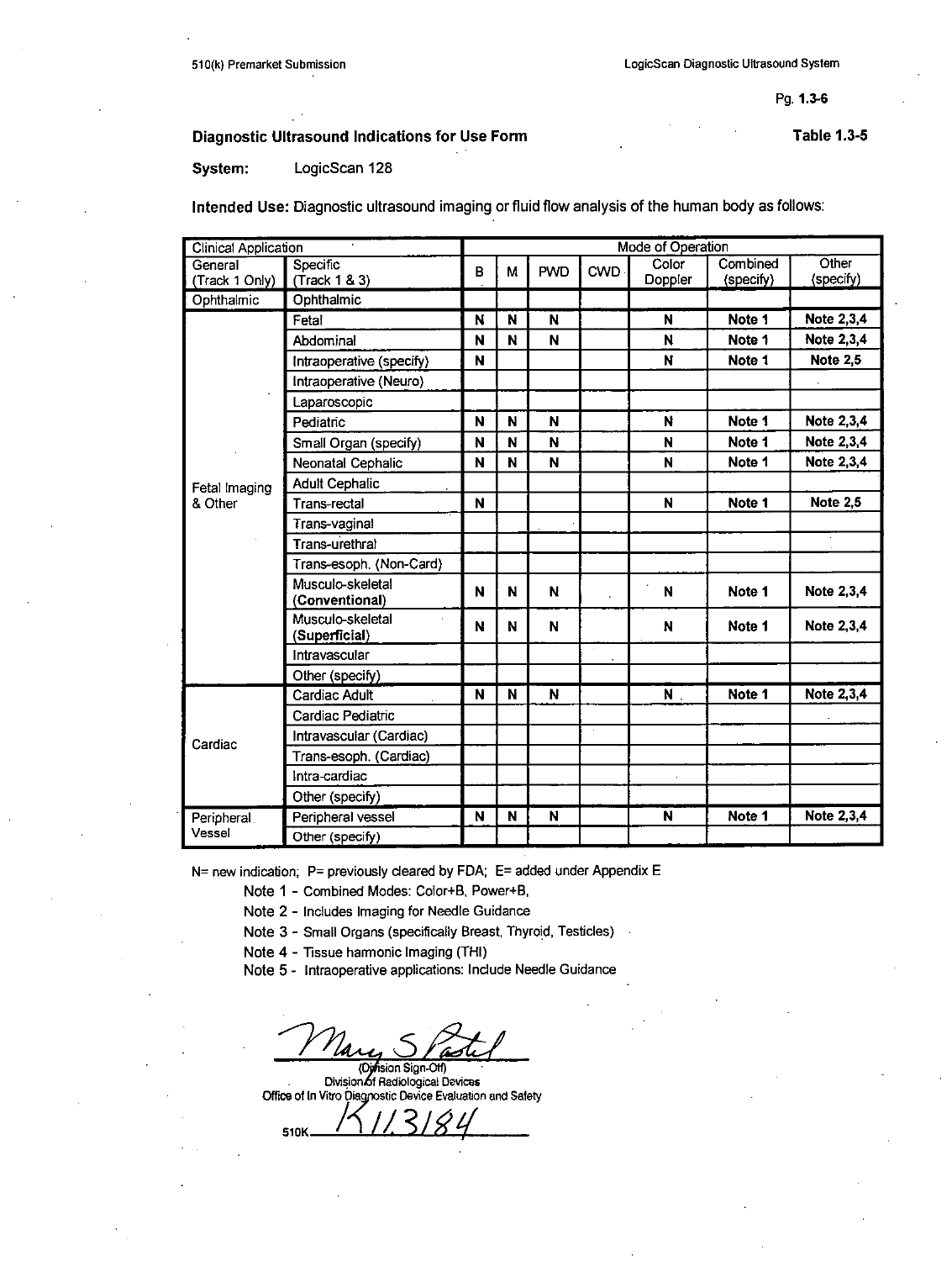# Diagnostic Ultrasound Indications for Use Form

System: LogicScan 128 Transducer:

Convex array C3.5/60/128Z

Intended Use: Diagnostic ultrasound imaging or fluid flow analysis of the human body as follows:

| Table 1.3-6                 | <b>Mode of Operation</b>           |   |   |            |            |                  |                       |                    |
|-----------------------------|------------------------------------|---|---|------------|------------|------------------|-----------------------|--------------------|
| <b>Clinical Application</b> |                                    |   |   |            |            |                  |                       |                    |
| General                     | Specific                           | B | М | <b>PWD</b> | <b>CWD</b> | Color<br>Doppler | Combined<br>(specify) | Other<br>(specify) |
| (Track 1 Only)              | (Track 1 & 3)<br>Ophthalmic        |   |   |            |            |                  |                       |                    |
| Ophthalmic                  |                                    |   |   |            |            |                  | Note 1                | <b>Note 2,3,4</b>  |
|                             | Fetal                              | N | N | N          |            | N                |                       |                    |
|                             | Abdominal                          | N | N | N          |            | N                | Note 1                | <b>Note 2,3,4</b>  |
|                             | Intraoperative (specify)           |   |   |            |            |                  |                       |                    |
|                             | Intraoperative (Neuro)             |   |   |            |            |                  |                       |                    |
|                             | Laparoscopic                       |   |   |            |            |                  |                       |                    |
|                             | Pediatric                          |   |   |            |            |                  |                       |                    |
|                             | Small Organ (specify)No            |   |   |            |            |                  |                       |                    |
|                             | Neonatal Cephalic                  |   |   |            |            |                  |                       |                    |
| Fetal Imaging               | <b>Adult Cephalic</b>              |   |   |            |            |                  |                       |                    |
| & Other                     | Trans-rectal                       |   |   |            |            |                  |                       |                    |
|                             | Trans-vaginal                      |   |   |            |            |                  |                       |                    |
|                             | Trans-urethral                     |   |   |            |            |                  |                       |                    |
|                             | Trans-esoph. (Non-Card)            |   |   |            |            |                  |                       |                    |
|                             | Musculo-skeletal<br>(Conventional) |   |   |            |            |                  |                       |                    |
|                             | Musculo-skeletal<br>(Superficial)  |   |   |            |            |                  |                       |                    |
|                             | Intravascular                      |   |   |            |            |                  |                       |                    |
|                             | Other (specify)                    |   |   |            |            |                  |                       |                    |
|                             | Cardiac Adult                      | N | N | N          |            | N                | Note 1                | Note 2,3,4         |
|                             | Cardiac Pediatric                  |   |   |            |            |                  |                       |                    |
|                             | Intravascular (Cardiac)            |   |   |            |            |                  |                       |                    |
| Cardiac                     | Trans-esoph. (Cardiac)             |   |   |            |            |                  |                       |                    |
|                             | Intra-cardiac                      |   |   |            |            |                  |                       |                    |
|                             | Other (specify)                    |   |   |            |            |                  |                       |                    |
| Peripheral                  | Peripheral vessel                  |   |   |            |            |                  |                       |                    |
| Vessel                      | Other (specify)                    |   |   | $\alpha$   |            |                  |                       |                    |

N= new indication; P= previously cleared by FDA; E= added under Appendix E

Note 1 - Combined Modes: Color+B, Power+B,

Note 2 - Includes Imaging for Needle Guidance

Note 3 - Small Organs (specifically Breast, Thyroid, Testicles)

Note 4 - Tissue harmonic Imaging (THI)

Note 5 - Intraoperative applications: Include Needle Guidance

Division Sign-Off)<br>Division of Radiological Devices Office of In Vitro Diagnostic Device Evaluation and Safety 510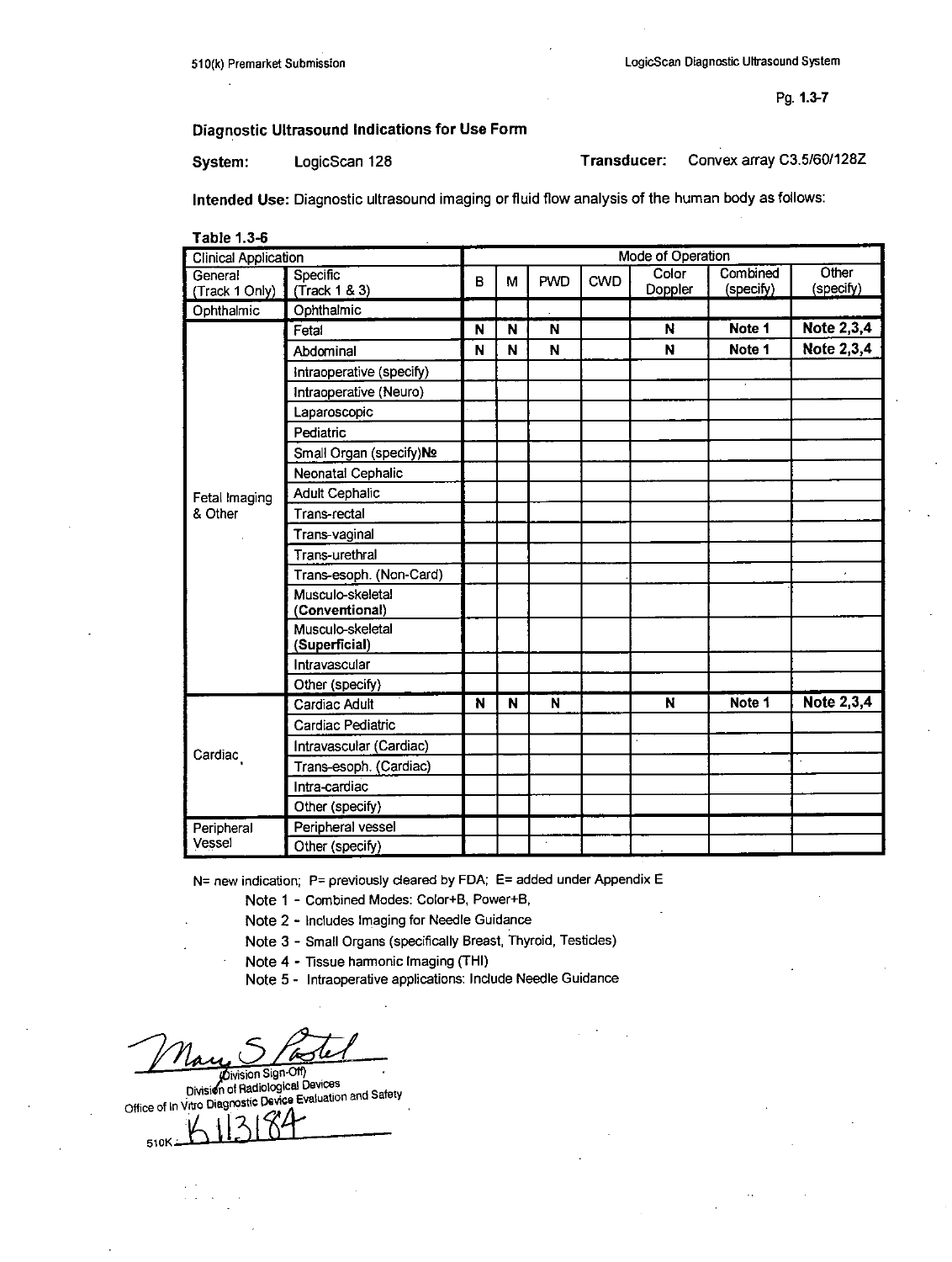# Diagnostic Ultrasound Indications for Use Form

System: LogicScan 128 **Transducer:** Linear array HLS.0/40/128Z

Intended Use: Diagnostic ultrasound imaging or fluid flow analysis of the human body as follows:

| <b>Table 1.3-7</b>          |                                    |   |   |            |            |                          |                       |                    |  |
|-----------------------------|------------------------------------|---|---|------------|------------|--------------------------|-----------------------|--------------------|--|
| <b>Clinical Application</b> |                                    |   |   |            |            | <b>Mode of Operation</b> |                       |                    |  |
| General                     | Specific                           | B | M | <b>PWD</b> | <b>CWD</b> | Color<br>Doppler         | Combined<br>(specify) | Other<br>(specify) |  |
| (Track 1 Only)              | (Track 1 & 3)<br>Ophthalmic        |   |   |            |            |                          |                       |                    |  |
| Ophthalmic                  |                                    |   |   |            |            |                          |                       |                    |  |
|                             | Fetal                              |   |   |            |            |                          |                       |                    |  |
|                             | Abdominal                          |   |   |            |            |                          |                       |                    |  |
|                             | Intraoperative (specify)           |   |   |            |            |                          |                       |                    |  |
|                             | intraoperative (Neuro)             |   |   |            |            |                          |                       |                    |  |
|                             | Laparoscopic                       |   |   |            |            |                          |                       |                    |  |
|                             | Pediatric                          | N | N | N          |            | N.                       | Note 1                | Note 2,3,4         |  |
|                             | Small Organ (specify)              | N | N | N          |            | N                        | Note 1                | Note 2,3,4         |  |
|                             | Neonatal Cephalic                  |   |   |            |            |                          |                       |                    |  |
| Fetal Imaging               | <b>Adult Cephalic</b>              |   |   |            |            |                          |                       |                    |  |
| & Other:                    | Trans-rectal                       |   |   |            |            |                          |                       |                    |  |
|                             | Trans-vaginal                      |   |   |            |            |                          |                       |                    |  |
|                             | Trans-urethral                     |   |   |            |            |                          |                       |                    |  |
|                             | Trans-esoph. (Non-Card)            |   |   |            |            |                          |                       |                    |  |
|                             | Musculo-skeletal<br>(Conventional) | N | N | N          |            | $\mathbf N$              | Note 1                | Note 2,3,4         |  |
|                             | Musculo-skeletal<br>(Superficial)  | N | N | N          |            | N                        | Note 1                | Note 2,3,4         |  |
|                             | Intravascular                      |   |   |            |            |                          |                       |                    |  |
|                             | Other (specify)                    |   |   |            |            |                          |                       |                    |  |
|                             | Cardiac Adult                      |   |   |            |            |                          |                       |                    |  |
|                             | Cardiac Pediatric                  |   |   |            |            |                          |                       |                    |  |
| Cardiac                     | Intravascular (Cardiac)            |   |   |            |            |                          |                       |                    |  |
|                             | Trans-esoph. (Cardiac)             |   |   |            |            |                          |                       |                    |  |
|                             | Intra-cardiac                      |   |   |            |            |                          |                       |                    |  |
|                             | Other (specify)                    |   |   |            |            |                          |                       |                    |  |
| Peripheral                  | Peripheral vessel                  | N | N | N          |            | N                        | Note <sub>1</sub>     | Note 2,3,4         |  |
| Vessel                      | Other (specify)                    |   |   |            |            |                          |                       |                    |  |

**N=** new indication: P= previously cleared **by FDA; E=** added under Appendix **E**

Note **I -** Combined Modes: Color+B, Power+B,

Note 2 **-** includes Imaging for Needle Guidance

Note **3 -** Small Organs (specifically Breast, Thyroid, Testicles)

Note 4 **-** Tissue harmonic Imaging (THI)

Note **5 -** lntraoperative applications: Include Needle Guidance

-tysision Sign-Off)<br>Division of Radiological Devices office **of** in vitro Diagnostic Devics Evatuation and Safety

**610K**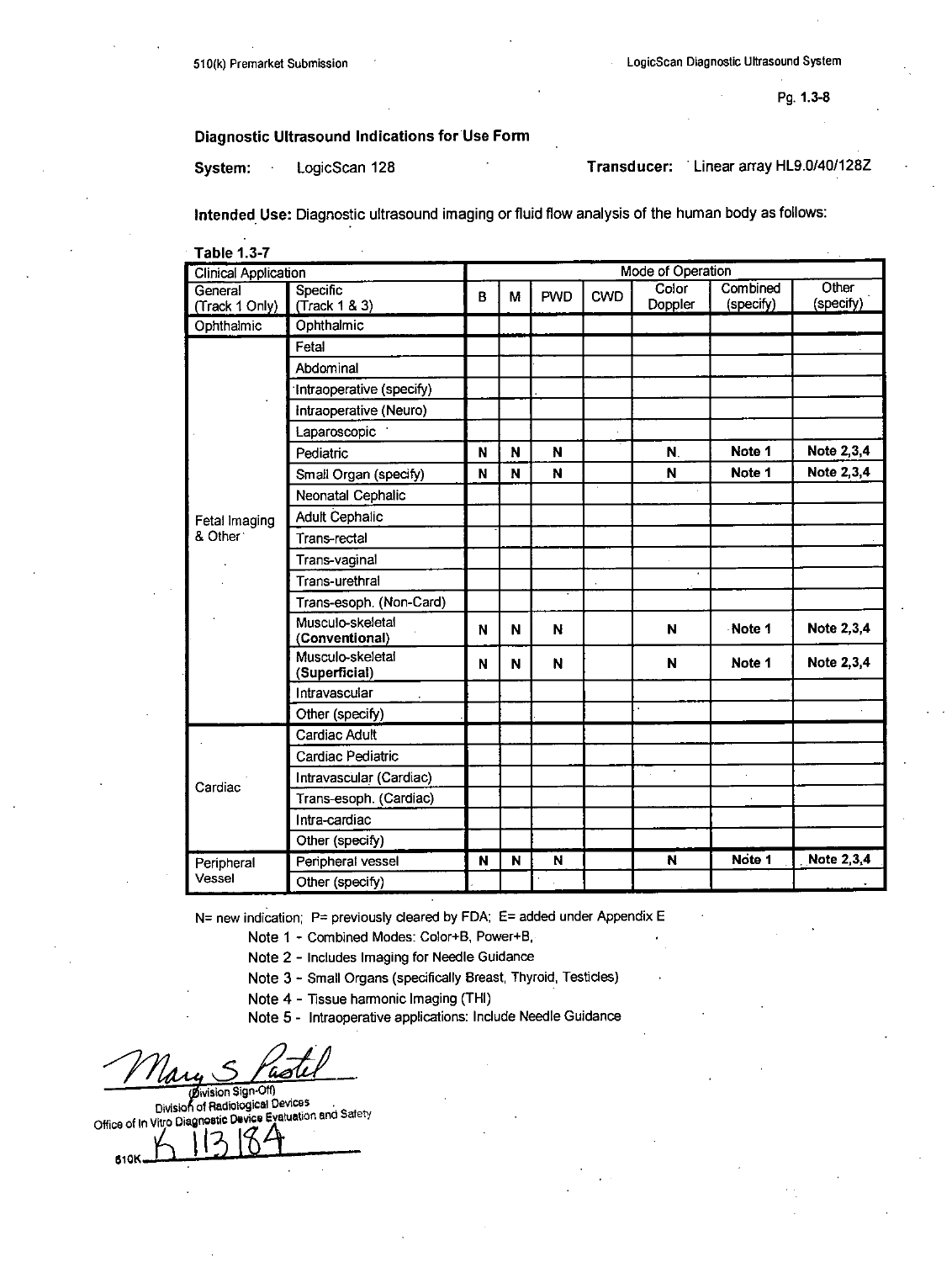# Diagnostic Ultrasound Indications for Use Form

System: LogicScan 128 **Transducer:** 

Convex array PV6.5/10/128Z

Intended Use: Diagnostic ultrasound imaging or fluid flow analysis of the human body as follows:

**Table 1.3-8** 

| <b>Clinical Application</b> |                          |   |   |            |            | Mode of Operation |           |                   |
|-----------------------------|--------------------------|---|---|------------|------------|-------------------|-----------|-------------------|
| General                     | <b>Specific</b>          | B | М | <b>PWD</b> | <b>CWD</b> | Color             | Combined  | Other             |
| (Track 1 Only)              | (Track 1 & 3)            |   |   |            |            | Doppler           | (specify) | (specify)         |
| Ophthalmic                  | Ophthalmic               |   |   |            |            |                   |           |                   |
|                             | Fetal                    |   |   |            |            |                   |           |                   |
|                             | Abdominal                |   |   |            |            |                   |           |                   |
|                             | Intraoperative (specify) |   |   |            |            |                   |           |                   |
|                             | Intraoperative (Neuro)   |   |   |            |            | $\cdot$           |           |                   |
|                             | Laparoscopic             |   |   |            |            |                   |           |                   |
|                             | Pediatric                | N | N | N          |            | N                 | Note 1    | Note 2,3,4        |
|                             | Small Organ (specify)    |   |   |            |            |                   |           |                   |
|                             | Neonatal Cephalic        | N | N | N          |            | N                 | Note 1    | Note 2,3,4        |
| Fetal Imaging               | <b>Adult Cephalic</b>    |   |   |            |            |                   |           |                   |
| & Other                     | <b>Trans-rectal</b>      |   |   |            |            |                   |           |                   |
|                             | Trans-vaginal            |   |   |            |            |                   |           |                   |
|                             | <b>Trans-urethral</b>    |   |   |            |            |                   |           |                   |
|                             | Trans-esoph. (Non-Card)  |   |   |            |            |                   |           |                   |
|                             | Musculo-skeletal         |   |   |            |            |                   |           |                   |
|                             | (Conventional)           |   |   |            |            |                   |           |                   |
|                             | Musculo-skeletal         |   |   |            |            |                   |           |                   |
|                             | (Superficial)            |   |   |            |            |                   |           |                   |
|                             | Intravascular            |   |   |            |            |                   |           |                   |
|                             | Other (specify)          |   |   |            |            |                   |           |                   |
|                             | Cardiac Adult            |   |   |            |            |                   |           |                   |
|                             | Cardiac Pediatric        |   |   |            |            |                   |           |                   |
| Cardiac                     | Intravascular (Cardiac)  |   |   |            |            |                   |           |                   |
|                             | Trans-esoph. (Cardiac)   |   |   |            |            |                   |           |                   |
|                             | Intra-cardiac            |   |   |            |            |                   |           |                   |
|                             | Other (specify)          |   |   |            |            |                   |           |                   |
| Peripheral                  | Peripheral vessel        | N | N | N          |            | N                 | Note 1    | <b>Note 2,3,4</b> |
| Vessel                      | Other (specify)          |   |   |            |            |                   |           |                   |

- N= new indication; P= previously cleared by FDA; E= added under Appendix E

Note 1 - Combined Modes: Color+B, Power+B,

Note 2 - Includes Imaging for Needle Guidance

Note 3 - Small Organs (specifically Breast, Thyroid, Testicles)

Note 4 - Tissue harmonic Imaging (THI)

Note 5 - Intraoperative applications: Include Needle Guidance

Division Sign-Off)

Division of Radiological Devices Office of In Vitro Diagnostic Device Evaluation and Safety

**810K**